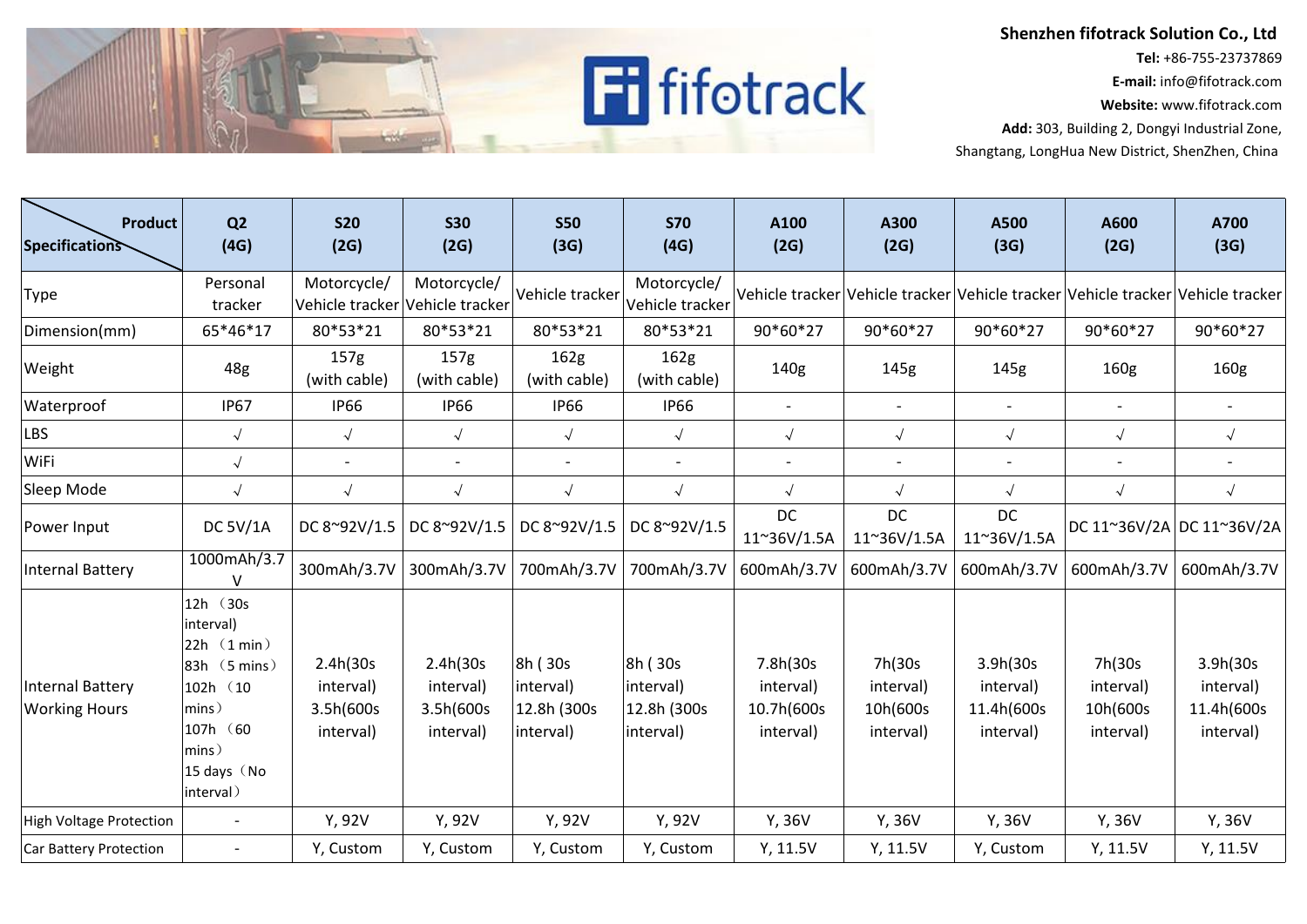| <b>Product</b><br>Specifications | Q <sub>2</sub><br>(4G)                  | <b>S20</b><br>(2G)           | <b>S30</b><br>(2G)                                   | <b>S50</b><br>(3G)           | <b>S70</b><br>(4G)                                                               | A100<br>(2G)                               | A300<br>(2G)                              | A500<br>(3G)                              | A600<br>(2G)                                                       | A700<br>(3G)                                 |
|----------------------------------|-----------------------------------------|------------------------------|------------------------------------------------------|------------------------------|----------------------------------------------------------------------------------|--------------------------------------------|-------------------------------------------|-------------------------------------------|--------------------------------------------------------------------|----------------------------------------------|
|                                  | Temperature:                            | Temperature:                 | Temperature:                                         | Temperature:                 | Temperature:                                                                     | Temperature:                               | Temperature:                              | Temperature:                              | Temperature:                                                       | Temperature:                                 |
| <b>Operating Condition</b>       | -20°C~70°C<br>Humidity:                 | -20°C~70°C<br>Humidity:      | -20°C~70°C<br>Humidity:                              | -20°C~70°C<br>Humidity:      | -20°C~70°C<br>Humidity:                                                          | -20℃~70℃<br>Humidity:                      | -20°C~70°C<br>Humidity:                   | -20°C~70°C<br>Humidity:                   | -20°C~70°C<br>Humidity:                                            | $-20^{\circ}$ C~70 $^{\circ}$ C<br>Humidity: |
|                                  | 5%~95%                                  | 5%~95%                       | 5%~95%                                               | 5%~95%                       | 5%~95%                                                                           | 5%~95%                                     | 5%~95%                                    | 5%~95%                                    | 5%~95%                                                             | 5%~95%                                       |
| <b>LED Indicator</b>             | 2 LEDs:<br>GPS/GSM                      | 3 LEDs:<br>GPS/GSM/Pwr       | 3 LEDs:<br>GPS/GSM/Pwr                               | 3 LEDs:<br>GPS/GSM/Pwr       | 3 LEDs:<br>GPS/GSM/Pwr                                                           | 3 LEDs:<br>GPS/GSM/Pwr                     | 3 LEDs:<br>GPS/GSM/Pwr                    | 3 LEDs:<br>GPS/GSM/Pwr                    | 3 LEDs:<br>GPS/GSM/Pwr                                             | 3 LEDs:<br>GPS/GSM/Pwr                       |
| Memory                           | 4M/GPRS 8000<br>units, SMS 400<br>units | Data, 320 SMS<br>data        | 8M/20400 GPRS 8M/20400 GPRS<br>Data, 320 SMS<br>data | Data, 320 SMS<br>data        | 8M/10200 GPRS 8M/10200 GPRS 8M/16000 GPRS 8M/20400 GPRS<br>Data, 320 SMS<br>data | Data, 4000 SMS<br>data                     | Data, 700 SMS<br>data                     | Data, 300 SMS<br>data                     | 8M/20400 GPRS 8M/20400 GPRS 8M/20400 GPRS<br>Data, 300 SMS<br>data | Data, 300 SMS<br>data                        |
| Motion Sensor                    | 6 axis Motion<br>Sensor                 | 3D<br>Accelerometer          | 3D<br>Accelerometer                                  |                              |                                                                                  | 3D<br>Accelerometer                        | 3D<br>Accelerometer                       | 3D<br>Accelerometer                       | 3D<br>Accelerometer                                                | 3D<br>Accelerometer                          |
| Digital Input                    | 1 SOS button                            | 2 (1 custom, 1<br>positive)  | 2 (1 custom, 1<br>positive)                          | 1 positive                   | 1 positive                                                                       | 3 (1 negative, 1<br>positive, 1<br>custom) | 4(1 negative, 1<br>positive, 2<br>custom) | 4(1 negative, 1<br>positive, 2<br>custom) | 4(1 negative, 1<br>positive, 2<br>custom)                          | 4(1 negative, 1<br>positive, 2<br>custom)    |
| Analog Input                     |                                         | 1ch*12bits,<br>$0^{\sim}12V$ | 1ch*12bits,<br>$0^{\sim}$ 12V                        | 1ch*12bits,<br>$0^{\sim}36V$ | 1ch*12bits,<br>$0^{\sim}36V$                                                     | 1ch*12bits,<br>$0^{\sim}$ 12V              | 2ch*12bits,<br>AD1: 0~6V<br>AD2: 0~12V    | 2ch*12bits,<br>AD1: 0~6V<br>AD2: 0~12V    | 2ch*12bits,<br>AD1: 0~6V<br>AD2: 0~12V                             | 2ch*12bits,<br>AD1: 0~6V<br>AD2: 0~12V       |
| Output                           | $\overline{\phantom{a}}$                | $\mathbf{1}$                 | $\mathbf{1}$                                         | $\mathbf{1}$                 | $\mathbf{1}$                                                                     | $\overline{2}$                             | $\overline{2}$                            | $\overline{2}$                            | $\overline{2}$                                                     | $\overline{2}$                               |
| <b>RS232</b>                     |                                         |                              |                                                      | $\mathbf{1}$                 | $\mathbf{1}$                                                                     |                                            | $\mathbf{1}$                              | $\mathbf{1}$                              | 4                                                                  | 4                                            |
| 1-Wire protocol port             |                                         |                              | $\mathbf{1}$                                         |                              |                                                                                  |                                            | $\mathbf{1}$                              | $\mathbf{1}$                              | $\mathbf{1}$                                                       | $\mathbf{1}$                                 |
| Pulse detection port             |                                         |                              |                                                      |                              |                                                                                  |                                            | 1 (default for<br>speed<br>detection)     | 1 (default for<br>speed<br>detection)     | 1 (default for<br>speed<br>detection)                              | 1 (default for<br>speed<br>detection)        |
| GPS Module                       | U-blox M8Q                              | Quectel L70-R                | Quectel L70-R                                        | Quectel L70-R                | Quectel L70-R                                                                    | U-blox 7Q                                  | U-blox 7Q                                 | U-blox 7Q                                 | U-blox 7Q                                                          | U-blox 7Q                                    |
|                                  | Cold start 30s                          | Cold start 35s               | Cold start 35s                                       | Cold start 35s               | Cold start 35s                                                                   | Cold start 35s                             | Cold start 35s                            | Cold start 35s                            | Cold start 35s                                                     | Cold start 35s                               |
| Restart Speed                    | Hot start 1s                            | Hot start 1s                 | Hot start 1s                                         | Hot start 1s                 | Hot start 1s                                                                     | Hot start 1s                               | Hot start 1s                              | Hot start 1s                              | Hot start 1s                                                       | Hot start 1s                                 |
| <b>GSM Module</b>                | SIMCOM 7500                             | SIMCOM<br><b>SIM800C</b>     | SIMCOM<br><b>SIM800C</b>                             | Quectel UG96                 | Quectel EG91                                                                     | SIMCOM<br><b>SIM800</b>                    | SIMCOM<br><b>SIM800C</b>                  | Quectel UC15                              | SIMCOM<br><b>SIM800C</b>                                           | Quectel UC15                                 |
| 2G                               | $\sqrt{}$ (SA version<br>no 2G)         | $\sqrt{ }$                   | $\sqrt{ }$                                           | $\sqrt{ }$                   | $\sqrt{ }$                                                                       | $\sqrt{ }$                                 | $\sqrt{ }$                                | $\sqrt{ }$                                | $\sqrt{ }$                                                         | $\sqrt{}$                                    |
| 3G                               | $\sqrt{ }$                              |                              |                                                      | $\sqrt{ }$                   |                                                                                  | $\overline{\phantom{a}}$                   | $\sim$                                    | $\sqrt{ }$                                | $\overline{\phantom{a}}$                                           | $\sqrt{}$                                    |
| 4G                               | $\sqrt{ }$                              | $\overline{\phantom{a}}$     |                                                      | $\blacksquare$               | $\sqrt{ }$                                                                       | $\overline{\phantom{a}}$                   | $\overline{\phantom{a}}$                  | $\overline{\phantom{a}}$                  | $\overline{\phantom{a}}$                                           | $\overline{\phantom{a}}$                     |
| <b>Real Time Tracking</b>        | $\sqrt{ }$                              | $\sqrt{ }$                   | $\sqrt{ }$                                           | $\sqrt{ }$                   | $\sqrt{ }$                                                                       | $\sqrt{}$                                  | $\sqrt{ }$                                | $\sqrt{ }$                                | $\sqrt{ }$                                                         | $\sqrt{ }$                                   |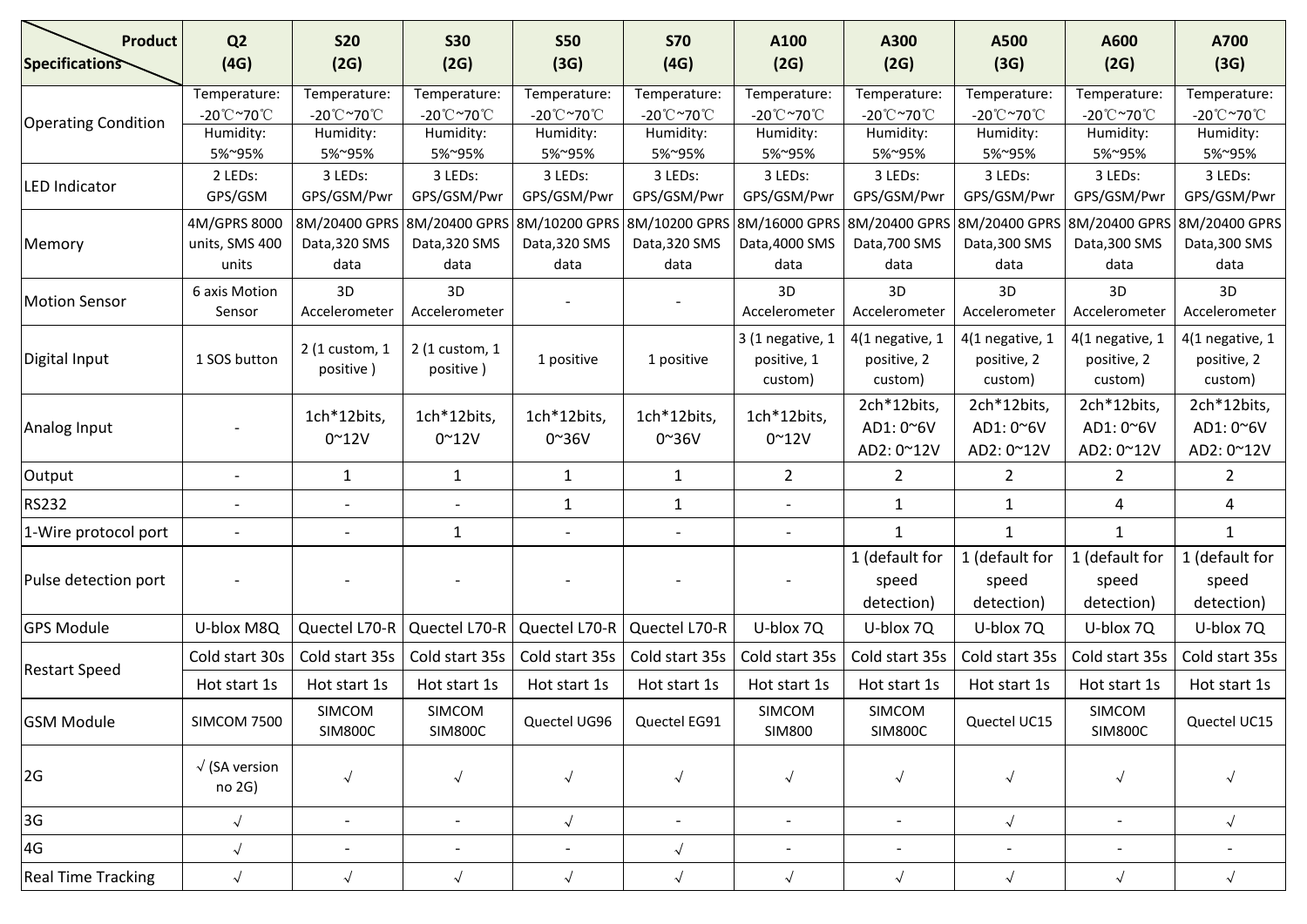| Product<br><b>Specifications</b>      | Q <sub>2</sub><br>(4G)   | <b>S20</b><br>(2G)       | <b>S30</b><br>(2G)       | <b>S50</b><br>(3G)       | <b>S70</b><br>(4G) | A100<br>(2G) | A300<br>(2G) | A500<br>(3G)         | A600<br>(2G)         | A700<br>(3G) |
|---------------------------------------|--------------------------|--------------------------|--------------------------|--------------------------|--------------------|--------------|--------------|----------------------|----------------------|--------------|
| Distance Tracking                     | $\sqrt{ }$               | $\sqrt{}$                | $\sqrt{ }$               | $\sqrt{}$                | $\sqrt{}$          | $\sqrt{}$    | $\sqrt{2}$   | $\sqrt{ }$           | $\sqrt{ }$           | $\sqrt{ }$   |
| Direction Change<br>Tracking          | $\overline{\phantom{a}}$ | $\sqrt{ }$               | $\sqrt{ }$               | $\sqrt{ }$               | $\sqrt{ }$         | $\sqrt{ }$   | $\sqrt{ }$   | $\sqrt{ }$           | $\sqrt{ }$           | $\sqrt{ }$   |
| Low Battery Alarm                     | $\sqrt{ }$               | $\sqrt{ }$               | $\sqrt{ }$               | $\sqrt{ }$               | $\sqrt{ }$         | $\sqrt{}$    | $\sqrt{ }$   | $\sqrt{ }$           | $\sqrt{ }$           | $\sqrt{}$    |
| <b>External Power Low</b><br>Alarm    |                          | $\sqrt{ }$               | $\sqrt{ }$               | $\sqrt{ }$               | $\sqrt{ }$         | $\sqrt{ }$   | $\sqrt{ }$   | $\sqrt{ }$           | $\sqrt{ }$           | $\sqrt{ }$   |
| External Power Cut<br>Alarm           | $\overline{\phantom{a}}$ | $\sqrt{ }$               | $\sqrt{\phantom{a}}$     | $\sqrt{ }$               | $\sqrt{ }$         | $\sqrt{ }$   | $\sqrt{ }$   | $\sqrt{ }$           | $\sqrt{\phantom{a}}$ | $\sqrt{ }$   |
| SOS Alarm                             | $\sqrt{ }$               | $\sqrt{}$                | $\sqrt{ }$               | $\sqrt{}$                | $\sqrt{ }$         | $\sqrt{ }$   | $\sqrt{ }$   | $\sqrt{ }$           | $\sqrt{}$            | $\sqrt{ }$   |
| Harsh Braking Alarm                   | $\overline{a}$           | $\sqrt{ }$               | $\sqrt{ }$               | $\sqrt{ }$               | $\sqrt{}$          | $\sqrt{ }$   | $\sqrt{ }$   | $\sqrt{ }$           | $\sqrt{\phantom{a}}$ | $\sqrt{ }$   |
| Harsh Accelerate<br>Alarm             | $\overline{\phantom{0}}$ | $\sqrt{ }$               | $\sqrt{ }$               | $\sqrt{ }$               | $\sqrt{ }$         | $\sqrt{ }$   | $\sqrt{ }$   | $\sqrt{ }$           | $\sqrt{ }$           | $\sqrt{ }$   |
| Speeding Alarm                        | $\overline{\phantom{a}}$ | $\sqrt{ }$               | $\sqrt{}$                | $\sqrt{}$                | $\sqrt{ }$         | $\sqrt{}$    | $\sqrt{ }$   | $\sqrt{ }$           | $\sqrt{ }$           | $\sqrt{ }$   |
| Fatigue Driving Alarm                 | $\overline{\phantom{a}}$ | $\sqrt{ }$               | $\sqrt{ }$               | $\sqrt{}$                | $\checkmark$       | $\sqrt{ }$   | $\sqrt{}$    | $\sqrt{ }$           | $\sqrt{ }$           | $\sqrt{ }$   |
| Parking Overtime<br>Alarm             |                          | $\sqrt{ }$               | $\sqrt{\phantom{a}}$     | $\sqrt{ }$               | $\sqrt{ }$         | $\sqrt{ }$   | $\sqrt{ }$   | $\sqrt{ }$           | $\sqrt{ }$           | $\sqrt{ }$   |
| Idling Alarm                          | $\overline{\phantom{a}}$ | $\sqrt{ }$               | $\sqrt{ }$               | $\sqrt{}$                | $\sqrt{ }$         | $\checkmark$ | $\sqrt{}$    | $\sqrt{ }$           | $\sqrt{ }$           | $\sqrt{ }$   |
| GPS Antenna Cut<br>Alarm              |                          | $\overline{\phantom{a}}$ |                          |                          |                    | $\sqrt{ }$   | $\sqrt{ }$   | $\sqrt{ }$           | $\sqrt{ }$           | $\sqrt{ }$   |
| <b>GSM Jamming</b><br>Detection       |                          | $\overline{\phantom{a}}$ |                          |                          |                    | $\sqrt{ }$   | $\sqrt{ }$   | $\sqrt{ }$           | $\sqrt{ }$           | $\sqrt{ }$   |
| GPS Jamming<br>Detection              |                          | $\overline{\phantom{a}}$ |                          |                          |                    | $\sqrt{ }$   | $\sqrt{2}$   | $\sqrt{ }$           | $\sqrt{ }$           | $\sqrt{ }$   |
| GEO-Fence                             | $\sqrt{ }$               | $\sqrt{ }$               | $\sqrt{ }$               | $\sqrt{ }$               | $\sqrt{ }$         | $\sqrt{ }$   | $\sqrt{2}$   | $\sqrt{ }$           | $\sqrt{}$            | $\sqrt{ }$   |
| Two-way<br>Conversation<br>(Optional) |                          |                          |                          |                          |                    | $\sqrt{}$    | $\sqrt{ }$   | $\sqrt{}$            | $\sqrt{ }$           |              |
| Voice Monitoring<br>(Optional)        | $\sqrt{ }$               | $\overline{\phantom{a}}$ | $\overline{\phantom{a}}$ | $\overline{\phantom{a}}$ |                    | $\sqrt{}$    | $\sqrt{ }$   | $\sqrt{ }$           | $\sqrt{\phantom{a}}$ | $\sqrt{ }$   |
| Roaming Uploading                     | $\sqrt{ }$               | $\sqrt{ }$               | $\sqrt{}$                | $\sqrt{}$                | $\sqrt{ }$         | $\sqrt{ }$   | $\sqrt{2}$   | $\sqrt{\phantom{a}}$ | $\sqrt{ }$           | $\sqrt{ }$   |
| Engine Cut                            | $\overline{\phantom{a}}$ | $\sqrt{ }$               | $\sqrt{}$                | $\sqrt{ }$               | $\sqrt{}$          | $\sqrt{ }$   | $\sqrt{2}$   | $\sqrt{ }$           | $\sqrt{}$            | $\sqrt{ }$   |
| <b>OTA</b>                            | $\sqrt{ }$               | $\sqrt{ }$               | $\sqrt{2}$               | $\sqrt{}$                | $\sqrt{ }$         | $\sqrt{}$    | $\sqrt{}$    | $\sqrt{ }$           | $\sqrt{ }$           | $\sqrt{ }$   |